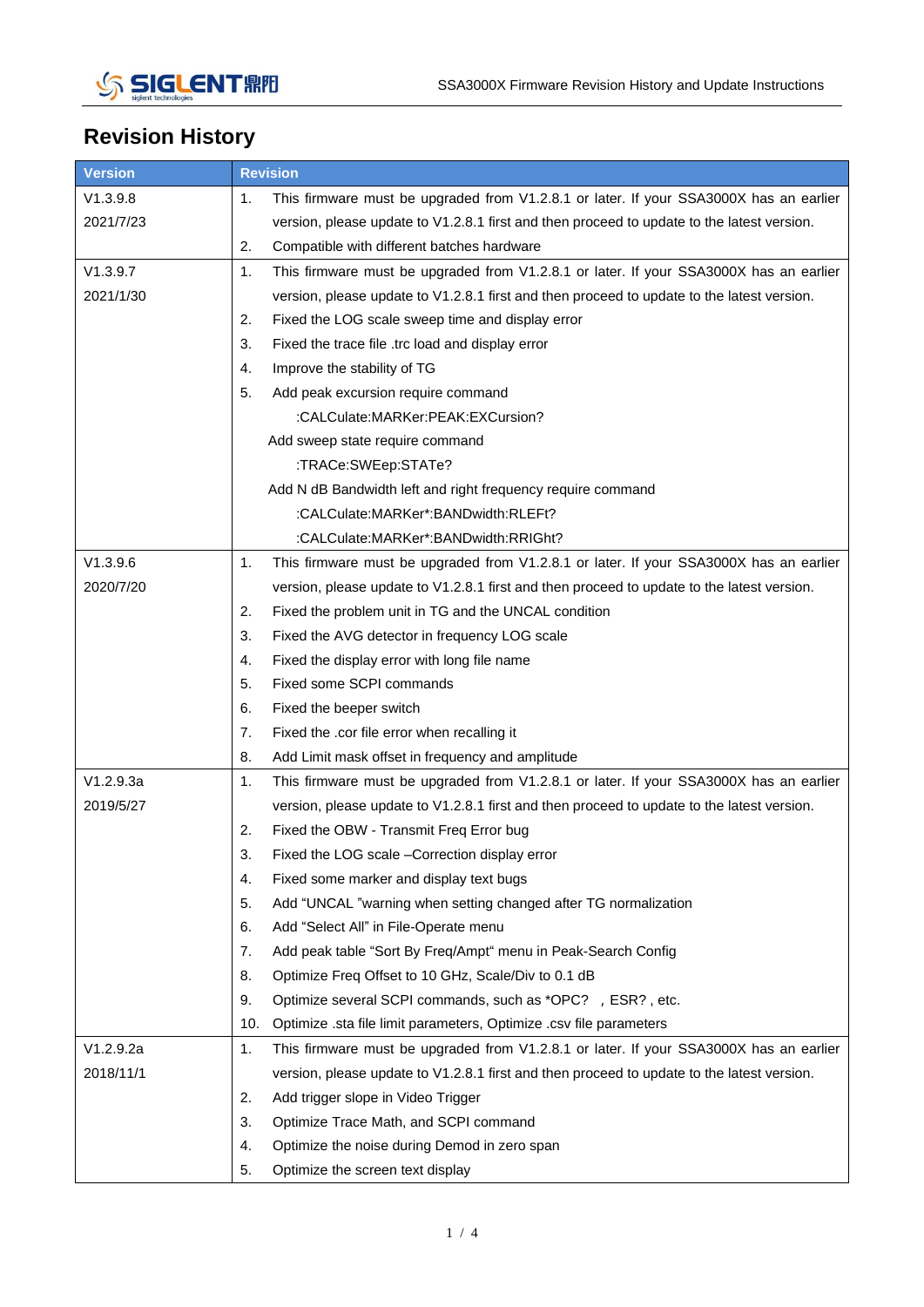

| <b>Version</b>  |    | <b>Revision</b>                                                                                    |  |  |  |  |  |  |
|-----------------|----|----------------------------------------------------------------------------------------------------|--|--|--|--|--|--|
|                 | 6. | Optimize the Auto Tune                                                                             |  |  |  |  |  |  |
|                 | 7. | Optimize the log scale in CSV file                                                                 |  |  |  |  |  |  |
| V1.2.9.1        | 1. | This firmware must be upgraded from V1.2.8.1 or later. If your SSA3000X has                        |  |  |  |  |  |  |
| 2018/04/10      |    | an earlier version, please update to V1.2.8.1 first and then proceed to update to                  |  |  |  |  |  |  |
|                 |    | the latest version.                                                                                |  |  |  |  |  |  |
|                 | 2. | Fixed bugs on peak search and next peak.                                                           |  |  |  |  |  |  |
|                 | 3. | Optimize SCPI commands for peak table, screenshot, etc.                                            |  |  |  |  |  |  |
|                 | 4. | Optimize the LOG X-scale for EMI test.                                                             |  |  |  |  |  |  |
|                 | 5. | Optimize the Quasi-Peak detector accuracy for EMI test.                                            |  |  |  |  |  |  |
| v1.2.8.5a       | 1. | This firmware must be upgraded from V1.2.8.1 or later. If your SSA3000X has an earlier             |  |  |  |  |  |  |
| 2017/9/20       |    | version, please update to V1.2.8.1 first and then proceed to update to the latest version.         |  |  |  |  |  |  |
|                 | 2. | Fixed v1.2.8.5 bugs on Refl Mode.                                                                  |  |  |  |  |  |  |
|                 | 3. | Fixed v1.2.8.5 bugs on language and file.                                                          |  |  |  |  |  |  |
| v1.2.8.5        | 1. | This firmware must be upgraded from V1.2.8.1 or later. If your SSA3000X has an earlier             |  |  |  |  |  |  |
| 2017/9/10       |    | version, please update to V1.2.8.1 first and then proceed to update to the latest version.         |  |  |  |  |  |  |
|                 | 2. | Add 1 Hz/3 Hz RBW function.                                                                        |  |  |  |  |  |  |
|                 | 3. | Fixed some bugs on SCPI.                                                                           |  |  |  |  |  |  |
|                 | 4. | Fixed some bugs on sweep, Log scale, and display.                                                  |  |  |  |  |  |  |
| V1.2.8.3        | 1. | This firmware must be upgraded from V1.2.8.1 or later. If your SSA3000X has an earlier             |  |  |  |  |  |  |
| 2017/6/10       |    | version, please update to V1.2.8.1 first and then proceed to update to the latest version.         |  |  |  |  |  |  |
|                 | 2. | Improved the stability of sweep and avg detect.                                                    |  |  |  |  |  |  |
|                 | 3. | Fixed some bugs on sweep, frequncy counter and Log-Log scale.                                      |  |  |  |  |  |  |
|                 | 4. | Fixed some bugs on SCPI and the AMK option.                                                        |  |  |  |  |  |  |
| V1.2.8.2        | 1. | This firmware must be upgraded from V1.2.8.1 or later. If your SSA3000X has an earlier             |  |  |  |  |  |  |
| 2017/2/14       |    | version, please update to V1.2.8.1 first and then proceed to update to the latest version.         |  |  |  |  |  |  |
|                 | 2. | Add socket/telnet-scpi, you can operate remote control through LAN port without NI-VISA            |  |  |  |  |  |  |
|                 |    | installed. Please see SSA3000X's Programming Guide for more details.                               |  |  |  |  |  |  |
|                 | 3. | Change two limit lines in different colours.                                                       |  |  |  |  |  |  |
|                 | 4. | When quit from TG, stay in "Auto" sweep.                                                           |  |  |  |  |  |  |
|                 | 5. | Lower some spurs when FFT.                                                                         |  |  |  |  |  |  |
|                 | 6. | Improve the stability.                                                                             |  |  |  |  |  |  |
| V1.2.8.1        | 1. | Add "PNG" file type for screenshot.                                                                |  |  |  |  |  |  |
| 2016/11/3       | 2. | Support TG in RBW less than 30 kHz.                                                                |  |  |  |  |  |  |
|                 | 3. | Modify default TG output power, -20 dBm in spectrum ananlyzer mode and 0 dBm in                    |  |  |  |  |  |  |
|                 |    | reflection measure mode, and some other TG issues.                                                 |  |  |  |  |  |  |
|                 | 4. | Updating the format of "LIM" file. After this firmware, the old limit files will not be supported. |  |  |  |  |  |  |
|                 |    | You can recreate them through "EasySpectrum" free software easily.                                 |  |  |  |  |  |  |
|                 | 5. | After this firmware, do not support downgrade operation.                                           |  |  |  |  |  |  |
| 100.01.02.07.07 | 1. | Add "amplitude correction editing functions"                                                       |  |  |  |  |  |  |
| 2016/6/29       | 2. | Add "input impedance switching function between 50 $\Omega$ and 75 $\Omega$ "                      |  |  |  |  |  |  |
|                 | 3. | Add "jpg format screenshot function"                                                               |  |  |  |  |  |  |
|                 | 4. | Add "Reset & Clear function"                                                                       |  |  |  |  |  |  |
|                 | 5. | Separate the "File Type" into "View Type" and "Save Type" in the file menu.                        |  |  |  |  |  |  |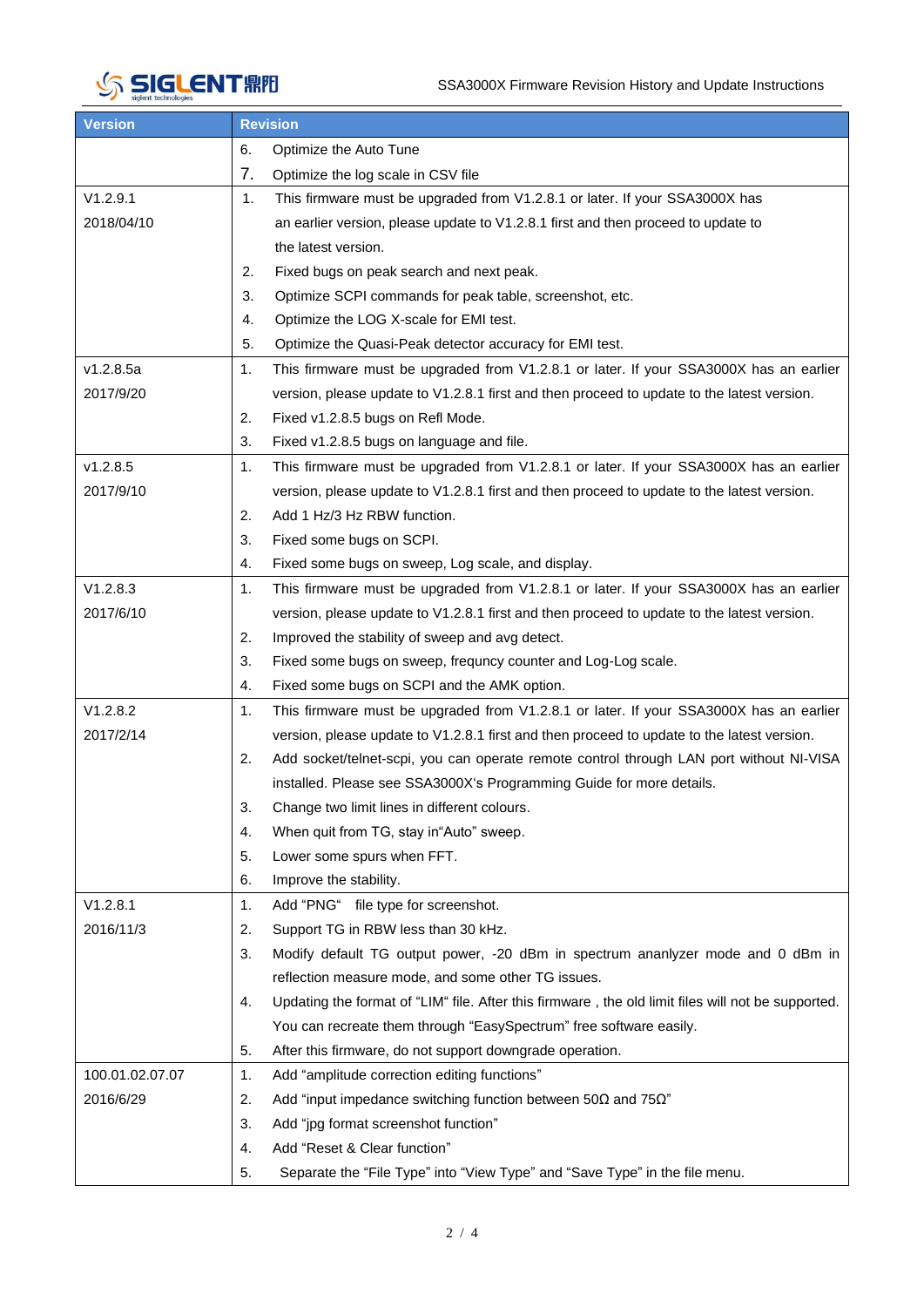

| <b>Version</b>  | <b>Revision</b>                                                                               |  |  |  |  |  |  |
|-----------------|-----------------------------------------------------------------------------------------------|--|--|--|--|--|--|
| 100.01.02.07.06 | Fixed "error importing calibration files into machine."<br>1.                                 |  |  |  |  |  |  |
| 2016/5/13       |                                                                                               |  |  |  |  |  |  |
| 100.01.02.07.05 | $\mathbf 1$ .<br>Add USB-GPIB connect function                                                |  |  |  |  |  |  |
| 2016/4/19       | 2.<br>Add boot reset function                                                                 |  |  |  |  |  |  |
|                 | 3.<br>Fixed "Spectrum Monitor function can be opened when using normalize or reflection meas" |  |  |  |  |  |  |
| 100.01.02.07.03 | Fixed "button does not respond after self test"<br>1.                                         |  |  |  |  |  |  |
| 2016/3/30       |                                                                                               |  |  |  |  |  |  |
| 100.01.02.07.02 | Fixed" the device can not start up when start option is user configuration"<br>1.             |  |  |  |  |  |  |
| 2016/3/15       | 2.<br>Fixed" the problem of frequency count large errors"                                     |  |  |  |  |  |  |
|                 | 3.<br>Fixed the device can not hunt signal when setting zero span occasionally"               |  |  |  |  |  |  |
| 100.01.02.07.01 | Add "X log axis"<br>1.                                                                        |  |  |  |  |  |  |
| 2016/2/29       | 2.<br>Add"license inputbox"                                                                   |  |  |  |  |  |  |
|                 | 3.<br>Add"file save alert dialog"                                                             |  |  |  |  |  |  |
| 100.01.02.07.00 | Add "EMI function "<br>1.                                                                     |  |  |  |  |  |  |
| 2016/1/15       | 2.<br>File system upgrade                                                                     |  |  |  |  |  |  |

## **Update Instructions**

1. Copy the update file (\*.ads) to a FLASH type U-disk, and then connect the U-disk to the USB host port(10) of the instrument.



2. Press the System key on the front panel, and then softkey "System->System Info-> Firmware Update", to enter the interface of the file browser.

| <b>SIGLENT</b> |                               | ñ<br>2013-06-26 13:13:25           | Sys Info               |
|----------------|-------------------------------|------------------------------------|------------------------|
| LOG<br>10 dB   | System Info                   |                                    | <b>Load Option</b>     |
| Free           | <b>Product info:</b><br>Model | <b>SSA3032X</b>                    | <b>Firmware Update</b> |
| LaPwr          | Serial                        | 0123456789                         |                        |
|                | Host ID                       | 60000016DC3C0C01                   |                        |
| Cont           | Version:                      |                                    |                        |
|                | SW1                           | 100.01.02.07.01                    |                        |
|                | SW2                           | 20160226.2                         |                        |
|                | SW3                           | 000000C1                           |                        |
|                | HW                            | 01.01.00                           |                        |
|                | <b>Calibration:</b>           |                                    |                        |
| A CBW          | Date                          | 2015-00-00                         |                        |
| $P-PK$         | Option:                       |                                    |                        |
|                | EMI                           | <b>Valid: Permanent</b><br>Sta: ON |                        |
|                | Meas                          | <b>Valid: Permanent</b><br>Sta: ON |                        |
|                | TG.                           | Sta: ON<br>Valid: Permanent        |                        |
|                | <b>RM</b>                     | <b>Valid: Permanent</b><br>Sta: ON |                        |
|                |                               |                                    |                        |
|                |                               |                                    |                        |
|                |                               |                                    |                        |
|                |                               |                                    |                        |
|                |                               |                                    | Remote                 |